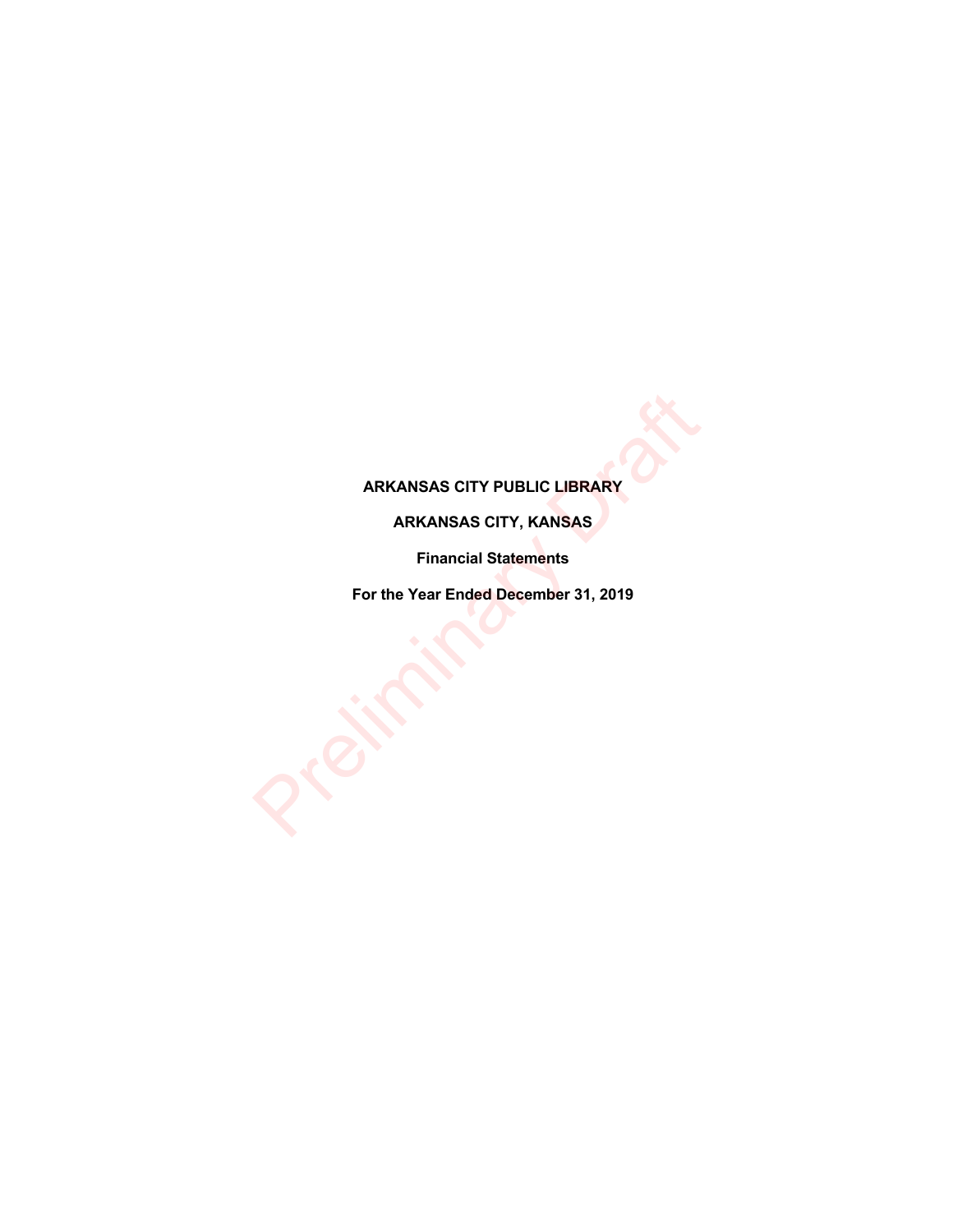Financial Statements For the Year Ended December 31, 2019

# Table of Contents

|                                                                                               | Page<br><b>Number</b> |
|-----------------------------------------------------------------------------------------------|-----------------------|
| <b>INTRODUCTORY SECTION</b>                                                                   |                       |
| <b>Table of Contents</b>                                                                      |                       |
| <b>FINANCIAL SECTION</b>                                                                      |                       |
| Independent Auditor's Report                                                                  | $1 - 2$               |
| Summary Statement of Receipts, Expenditures and Unencumbered Cash                             | 3                     |
| Notes to the Financial Statements                                                             | $4 - 7$               |
| <b>SCHEDULE 1</b><br>Summary of Expenditures - Actual and Budget                              | 8                     |
| <b>SCHEDULE 2</b><br>Schedule of Receipts and Expenditures - Actual and Budget or Actual Only |                       |
| <b>General Fund</b><br>Capital Improvement Fund<br><b>Grants Fund</b>                         | 9<br>10<br>11         |
|                                                                                               |                       |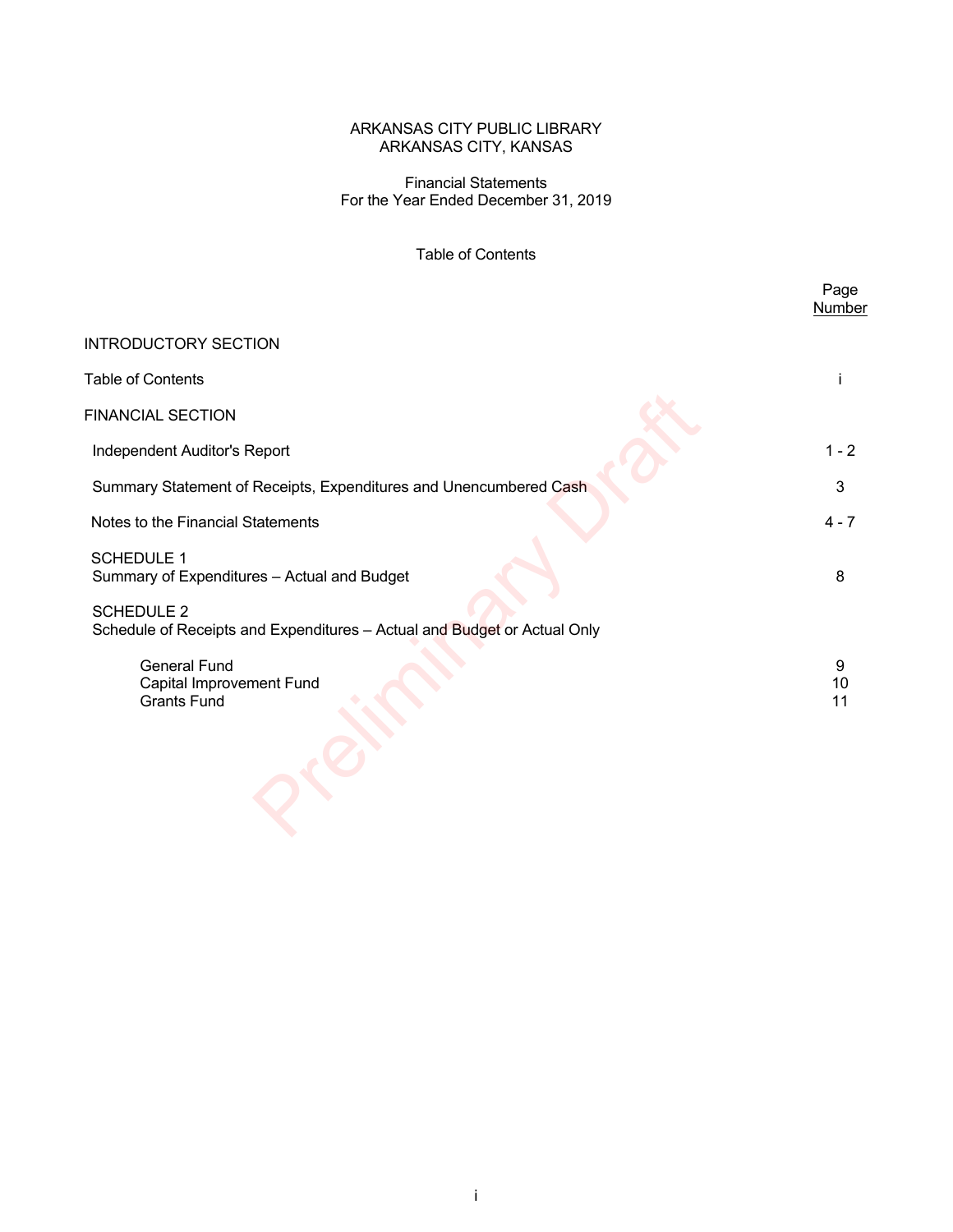# GORDONCPA **AUDITING ACCOUNTING** CONSULTING

2500 W 31st St Ste G-1B Lawrence, KS 66047

# INDEPENDENT AUDITOR'S REPORT

Arkansas City Public Library Arkansas City, Kansas

We have audited the accompanying fund summary statement of regulatory basis receipts, expenditures, and unencumbered cash balances of the Arkansas City Public Library, Arkansas City, Kansas, a related municipal entity of the City of Arkansas City, as of and for the year ended December 31, 2019, and the related notes to the financial statement.

# *Management's Responsibility for the Financial Statements*

Management is responsible for the preparation and fair presentation of this financial statement in accordance with the *Kansas Municipal Audit and Accounting Guide* as described in Note 1 to meet the financial reporting requirements of the State of Kansas; this includes determining that the regulatory basis of accounting is an acceptable basis for the preparation of the financial statement in the circumstances. Management is also responsible for the design, implementation and maintenance of internal control relevant to the preparation and fair presentation of the financial statement that is free from material misstatement, whether due to fraud or error.

## *Auditor's Responsibility*

Our responsibility is to express an opinion on the financial statement based on our audit. We conducted our audit in accordance with auditing standards generally accepted in the United States of America, and the *Kansas Municipal Audit and Accounting Guide*. Those standards require we plan and perform the audit to obtain reasonable assurance about whether the financial statement is free of material misstatement.

An audit involves performing procedures to obtain audit evidence about the amounts and disclosures in the financial statement. The procedures selected depend on auditor's judgment, including the assessment of the risks of material misstatement of the financial statement, whether due to fraud or error. In making those risk assessments, the auditor considers internal control relevant to the entity's preparation and fair presentation of the financial statement in order to design audit procedures that are appropriate in the circumstances, but not for the purpose of expressing an opinion on the effectiveness of the entity's internal control. Accordingly, we express no such opinion. An audit also includes evaluating the appropriateness of accounting policies used and the reasonableness of significant accounting estimates made by management, as well as evaluating the overall presentation of the financial statement. by for the Financial Statements<br>
ble for the preparation and fair presentation of this financial statement<br>
ble for the preparation and fair presentation of this financial statement<br>
includes determining that the regulator

We believe that the audit evidence we have obtained is sufficient and appropriate to provide a basis for our audit opinion.

# *Basis for Adverse Opinion on U.S. Generally Accepted Accounting Principles*

As described in Note 1 of the financial statement, the financial statement is prepared by the Library to meet the requirements of the State of Kansas on the basis of the financial reporting provisions of the *Kansas Municipal Audit and Accounting Guide*, which is a basis of accounting other than accounting principles generally accepted in the United States of America.

The effects on the financial statement of the variances between the regulatory basis of accounting described in Note 1 and accounting principles generally accepted in the United States of America, although not reasonably determinable, are presumed to be material.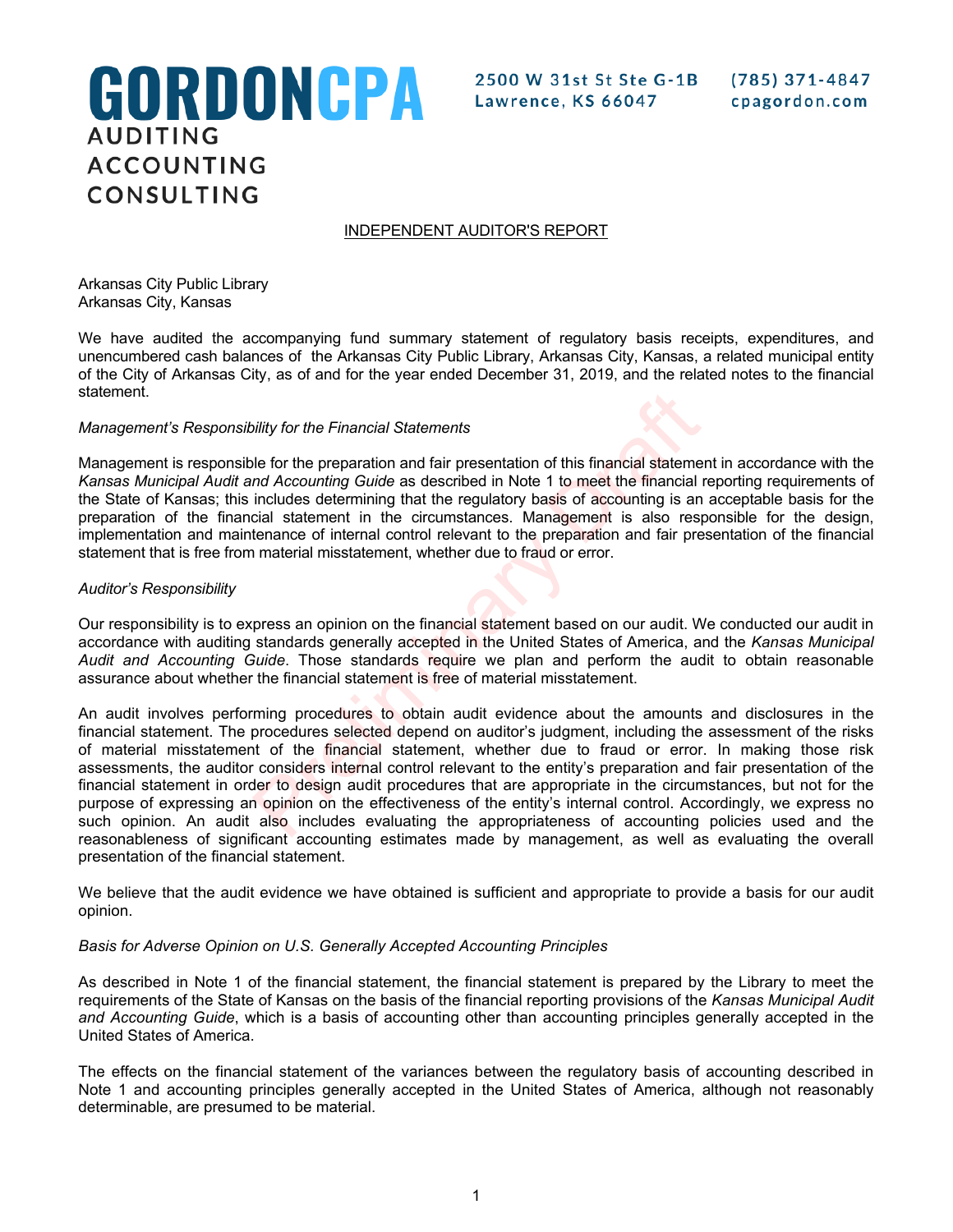## *Adverse Opinion on U.S. Generally Accepted Accounting Principles*

In our opinion, because of the significance of the matter discussed in the "Basis for Adverse Opinion on U.S. Generally Accepted Accounting Principles" paragraph, the financial statement referred to above does not present fairly, in conformity with accounting principles generally accepted in the United States of America, the financial position of the Library as of December 31, 2019, or changes in financial position and cash flows thereof for the year then ended.

## *Unmodified Opinion on Regulatory Basis of Accounting*

In our opinion, the financial statement referred to above presents fairly, in all material respects, the aggregate cash and unencumbered cash balance of the Library as of December 31, 2019, and the aggregate receipts and expenditures for the year then ended in accordance with the financial reporting provisions of the *Kansas Municipal Audit and Accounting Guide* described in Note 1.

#### *Other Matters*

#### *Report on Supplementary Information*

Our audit was conducted for the purpose of forming an opinion on the fund summary statement of regulatory basis receipts, expenditures, and unencumbered cash balances (basic financial statement) as a whole. The summary of regulatory basis expenditures-actual and budget and the individual fund schedules of regulatory basis receipts and expenditures-actual and budget (Schedules 1 and 2 as listed in the table of contents) are presented for analysis and are not a required part of the basic financial statement, however, are required to be presented under the provisions of the *Kansas Municipal Audit and Accounting Guide*. Such information is the responsibility of management and was derived from and relates directly to the underlying accounting and other records used to prepare the basic financial statement. The information has been subjected to the auditing procedures applied in the audit of the basic financial statement and certain additional procedures, including comparing and reconciling such information directly to the underlying accounting and other records used to prepare the basic financial statement or to the basic financial statement itself, and other additional procedures in accordance with auditing standards generally accepted in the United States of America. In our opinion, the information is fairly stated in all material respects in relation to the basic financial statement as a whole, on the basis of accounting described in Note 1. *x* Information<br>for the purpose of forming an opinion on the fund summary state<br>of unencumbered cash balances (basic financial statement) as a<br>ures-actual and budget and the individual fund schedules of reguive<br>budget (Sc

#### *Other Matter*

The Library's basic financial statement for the year ended December 31, 2018 (not presented herein) was audited by other auditors whose report dated March 22, 2019, expressed an unmodified opinion on the basic financial statement. The 2018 basic financial statement and the other auditor's report are available in electronic form from the web site of the Kansas Department of Administration at the following link: https://admin.ks.gov/offices/oar/municipal-services. The report of the other auditors dated March 22, 2019, stated that the individual fund schedules of regulatory basis receipts and expenditures-actual and budget for the year ended December 31, 2018, was subjected to the auditing procedures applied in the audit of the 2018 basic financial statements and certain additional procedures, including comparing and reconciling such information directly to the underlying accounting and other records used to prepare the 2018 basic financial statements or to the 2018 basic financial statement itself, and other additional procedures in accordance with auditing standards generally accepted in the United States of America, and in their opinion, was fairly stated in all material respects in relation to the basic financial statement as a whole for the year ended December 31, 2018, on the basis of accounting described in Note 1.

Gordon CPA LLC

Certified Public Accountant Lawrence, Kansas

March 23, 2020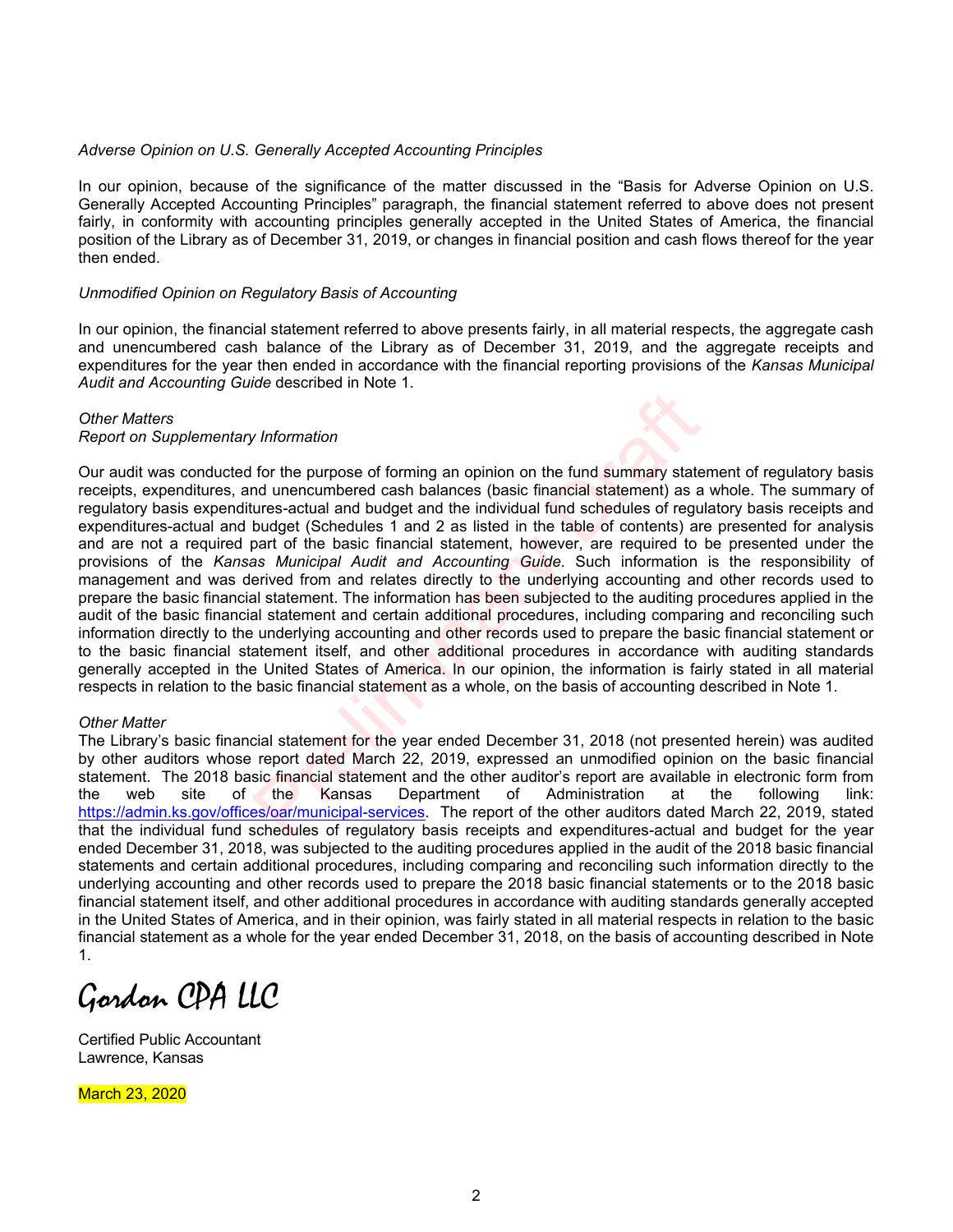#### ARKANSAS CITY, KANSAS ARKANSAS CITY PUBLIC LIBRARY Summary Statement of Receipts, Expenditures and Unencumbered Cash For the Year Ended December 31, 2019

|                          |                 |             |               |   |                     |      |                |    | Add:         |   |                |
|--------------------------|-----------------|-------------|---------------|---|---------------------|------|----------------|----|--------------|---|----------------|
|                          | Beginning       |             |               |   |                     |      | Endina         |    | Outstanding  |   |                |
|                          | Unencumbered    | Prior Year  |               |   |                     |      | Unencumbered   |    | Encumbrances |   | Ending         |
|                          | Cash            | Cancelled   |               |   |                     |      | Cash           |    | and Accounts |   | Cash           |
| Fund                     | <b>Balance</b>  | Encumbrance | Receipts      |   | <b>Expenditures</b> |      | <b>Balance</b> |    | Pavable      |   | <b>Balance</b> |
|                          |                 |             |               |   |                     |      |                |    |              |   |                |
| General Fund             | \$<br>45.427 \$ |             | $-$ \$417.964 | S | 448.391             | - \$ | 15.000         | \$ | 8,813        | S | 23,813         |
| Capital Improvement Fund | 219.400         |             | 49.450        |   |                     |      | 268,850        |    |              |   | 268,850        |
| Grants Fund              | 841             |             | 3,559         |   | 4,400               |      |                |    |              |   |                |
| Total                    | 265,668         |             | $-$ \$470,973 |   | 452.791             |      | 283.850        | S  | 8,813        |   | 292.663        |

Composition of Cash:

| <b>CD</b> |                                                                                                                                                                                                        | 10,239  |
|-----------|--------------------------------------------------------------------------------------------------------------------------------------------------------------------------------------------------------|---------|
|           |                                                                                                                                                                                                        |         |
|           |                                                                                                                                                                                                        | 137,958 |
|           |                                                                                                                                                                                                        |         |
|           |                                                                                                                                                                                                        | 111,459 |
|           |                                                                                                                                                                                                        |         |
|           |                                                                                                                                                                                                        | 580     |
|           |                                                                                                                                                                                                        | 32,397  |
|           |                                                                                                                                                                                                        | 30      |
|           |                                                                                                                                                                                                        |         |
|           | \$                                                                                                                                                                                                     | 292,663 |
|           |                                                                                                                                                                                                        |         |
|           | <b>Community National Bank &amp; Trust</b><br><b>RCB Bank</b><br>Checking<br>Stock Exchange Bank<br>$\mathsf{CD}$<br>Union State Bank<br>Checking<br><b>Savings</b><br>Petty cash<br><b>Total Cash</b> | \$      |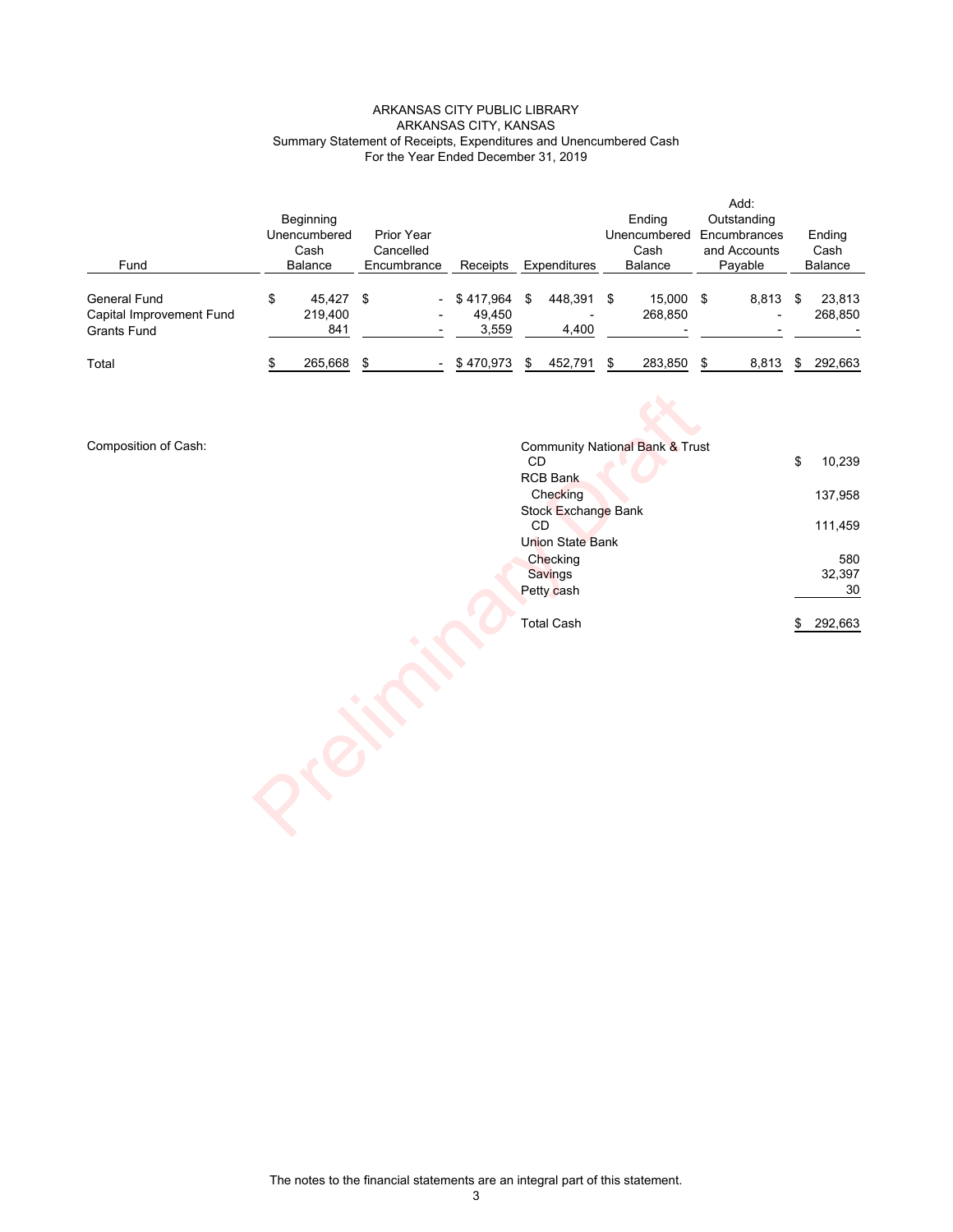## Notes to the Financial Statements For the Year Ended December 31, 2019

## NOTE 1 - Summary of Significant Accounting Policies

#### Reporting Entity

The Arkansas City Public Library (the Library) is a municipality of the State of Kansas organized under K.S.A. 12- 1219, with a seven-member Board of Trustees appointed by the City of Arkansas City, Kansas (the City). The Library is a related municipal entity of the City of Arkansas City, Kansas.

A related municipal entity is determined by the following criteria: Whether the City exercises oversight responsibility on financial interdependency, selection of governing authority, designation of management, ability to significantly influence operations and accountability for fiscal matters, scope of the public service, and significant operations or financial relationships with the Library.

The Library has determined that no outside agency meets the above criteria, and therefore, no outside agency has been included as a related municipal entity in this financial statement.

#### Basis of Accounting

*Regulatory Basis of Accounting and Departure from Accounting Principles Generally Accepted in the United States of America*. The *Kansas Municipal Audit and Accounting* Guide (KMAAG) regulatory basis of accounting involves the recognition of cash, cash equivalents, marketable investments, and certain accounts payable and encumbrance obligations to arrive at a net unencumbered cash and investments balance on a regulatory basis for each fund, and the reporting of changes in unencumbered cash and investments of a fund resulting from the difference in regulatory basis receipts and regulatory basis expenditures for the fiscal year. All recognized assets and liabilities are measured and reported at cost, unless they have been permanently impaired and have no future cash value or represent no future obligation against cash. The KMAAG regulatory basis does not recognize capital assets, long-term debt, accrued receivables and payables, or any other assets, liabilities or deferred inflows or outflows, other than those mentioned above. is determined by the following criteria: Whether the City exercise<br>encry, selection of governing authority, designation of manageme<br>accountability for fiscal matters, scope of the public service, and<br>the Library.<br>and that

The Library has approved a resolution that is in compliance with K.S.A. 75-1120a(c), waiving the requirement for application of generally accepted accounting principles and allowing the Library to use the regulatory basis of accounting.

#### Regulatory Basis Fund Types

In governmental accounting, a fund is defined as an independent fiscal and accounting entity with a self-balancing set of accounts, recording cash balances and changes therein, which are segregated for the purpose of carrying on specific activities or attaining certain objectives in accordance with special regulations, restrictions or limitations.

#### Governmental Fund Types

In governmental accounting, a fund is defined as an independent fiscal and accounting entity with a self-balancing set of accounts, recording cash balances and other financial resources, together with all related liabilities and residual equities of balances, and changes therein, which are segregated for the purpose of carrying on specific activities or attaining certain objectives in accordance with special regulations, restrictions or limitations.

General Fund - the chief operating fund. Used to account for all resources except those required to be accounted for in another fund.

Special Purpose Fund - used to account for the proceeds of specific tax levies and other specific revenue sources (other than Capital Project and tax levies for long-term debt) that are intended for specified purposes.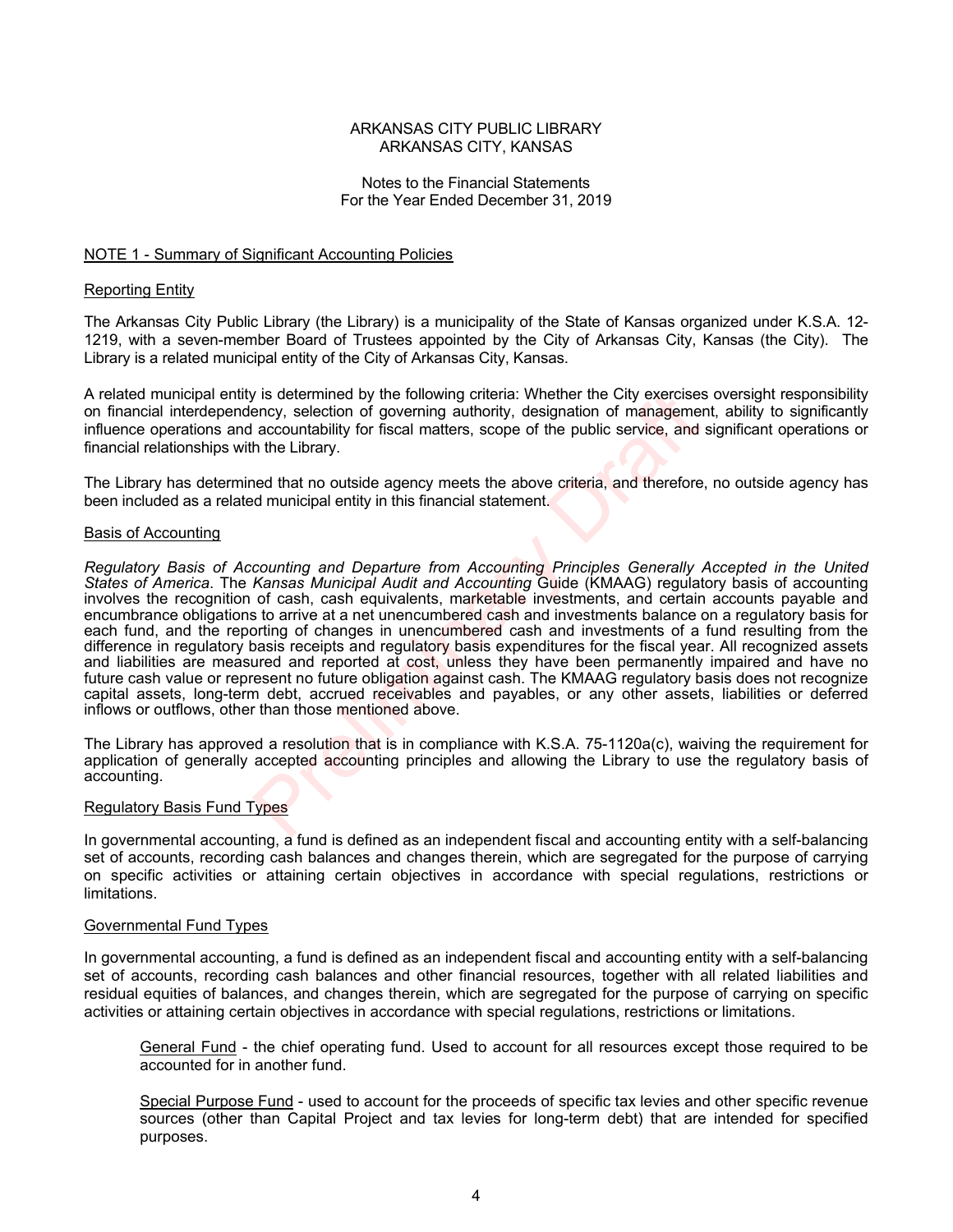## Notes to the Financial Statements For the Year Ended December 31, 2019

#### NOTE 1 - Summary of Significant Accounting Policies (Continued)

#### Budgetary Information

The governing body of the City of Arkansas City, Kansas, maintains the tax levy for the maintenance of the Arkansas City Public Library and is responsible for publishing a budget for the Library Fund showing the tax funds to be paid to the Arkansas City Public Library. It should be noted the budget figures in this report are internally prepared for management purposes only and are not required to be published.

#### NOTE 2 – Deposits and Investments

*Deposits.* K.S.A. 9-1401 establishes the depositories which may be used by the Library. The statute requires banks eligible to hold the Library's funds have a main or branch bank in the county in which the Library is located, or in an adjoining county if such institution has been designated as an official depository, and the banks provide an acceptable rate of return on funds. In addition, K.S.A. 9-1402 requires the banks to pledge securities for deposits in excess of FDIC coverage. The Library has no other policies that would further limit interest rate risk. Investments<br>
1 establishes the depositories which may be used by the bolid the Library's funds have a main or branch bank in the courding county if such institution has been designated as an offitable rate of return on fun

*Investments.* K.S.A. 12-1675 limits the Library's investment of idle funds to time deposits, open accounts, and certificates of deposit with allowable financial institutions; U.S. government securities; temporary notes; no-fund warrants; repurchase agreements; and the Kansas Municipal Investment Pool. The Library has no investment policy that would further limit its investment choices. As of December 31, 2019, the Library held no such investments.

*Concentration of credit risk*. State statutes place no limit on the amount the Library may invest in any one issuer as long as the investments are adequately secured under K.S.A. 9-1402 and 9-1405.

*Custodial credit risk – deposits*. Custodial credit risk is the risk that in the event of a bank failure, the Library's deposits may not be returned to it. State statutes require the Library's deposits in financial institutions to be entirely covered by federal depository insurance or by collateral held under a joint custody receipt issued by a bank within the State of Kansas, the Federal Reserve Bank of Kansas City, or the Federal Home Loan Bank of Topeka, except during designated "peak periods" when required coverage is 50%. The Library has no designated "peak periods." All deposits were legally secured at December 31, 2019.

At December 31, 2019, the City's carrying amount of deposits was \$292,633 and the bank balance was \$295,462. The bank balance was held by four banks resulting in a concentration of credit risk. Of the bank balance, \$295,462 was covered by federal depository insurance.

#### NOTE 3 - Defined Benefit Pension Plan

*Plan Description.* The Library participates in the Kansas Public Employees Retirement System (KPERS), a costsharing, multiple-employer defined benefit pension plan as provided by K.S.A. 74-4901, et. seq. Kansas law establishes and amends benefit provisions. KPERS issues a publicly available financial report that includes financial statements and required supplementary information. KPERS' financial statements are included in its Comprehensive Annual Financial Report which can be found on the KPERS website at www.kpers.org or by writing to KPERS (611 South Kansas, Suite 100, Topeka, KS 66603) or by calling 1-888-275-5737.

*Funding Policy* - K.S.A. 74-4919 and K.S.A. 74-49,210 establish the KPERS member-employee contribution rates. KPERS has multiple benefit structures and contribution rates depending on whether the employee is a KPERS 1, KPERS 2 or KPERS 3 member. KPERS 1 members are active and contributing members hired before July 1, 2009. KPERS 2 members were first employed in a covered position on or after July 1, 2009, and KPERS 3 members were first employed in a covered position on or after January 1, 2015. Effective January 1, 2015, Kansas law established the KPERS member-employee contribution rate at 6% of covered salary for KPERS 1, KPERS 2 and KPERS 3 members. Member contributions are withheld by their employer and paid to KPERS according to the provisions of Section 414(h) of the Internal Revenue Code.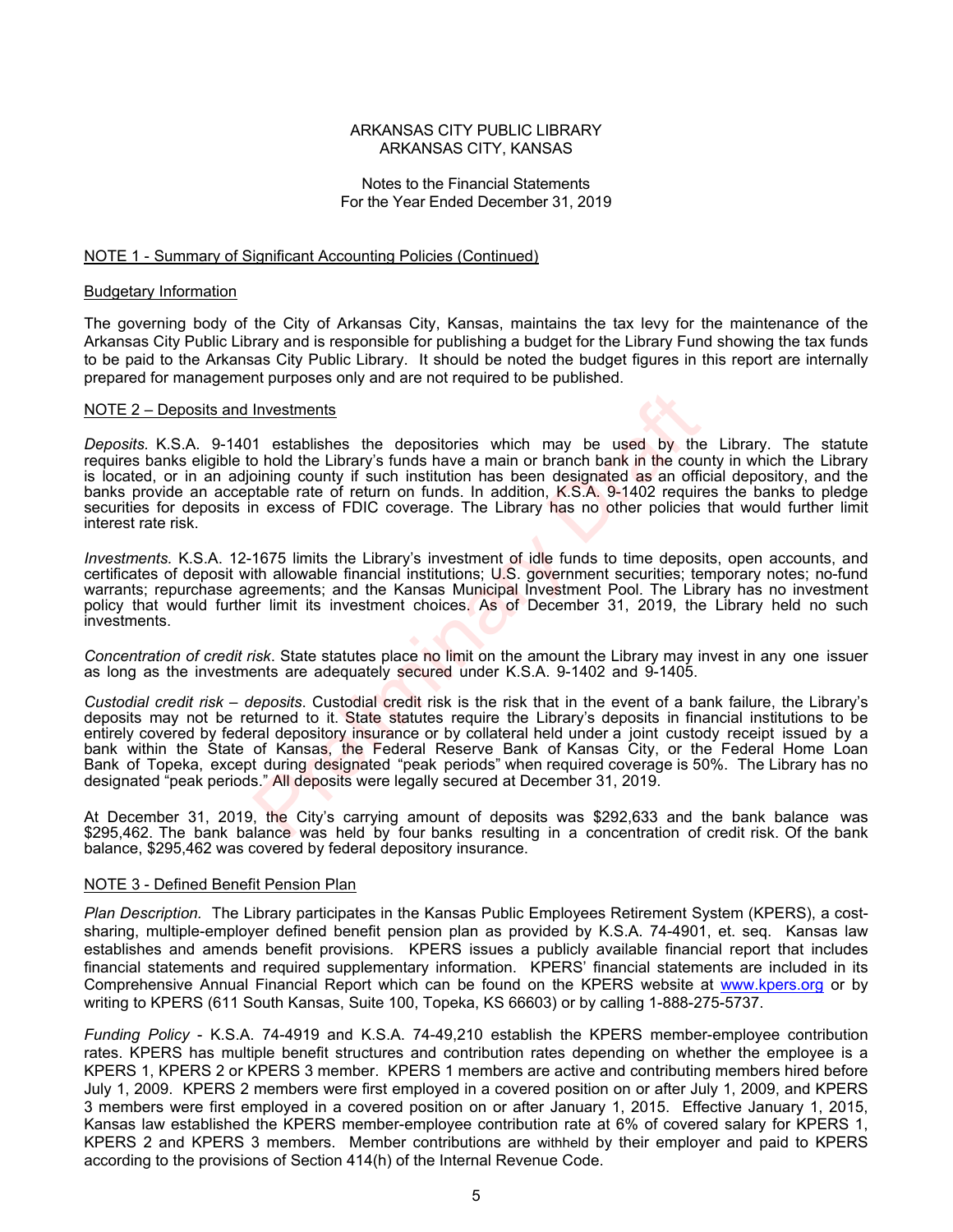## Notes to the Financial Statements For the Year Ended December 31, 2019

## NOTE 3 - Defined Benefit Pension Plan (Continued)

State law provides that the employer contribution rates for KPERS 1, KPERS 2 and KPERS 3 be determined based on the results of each annual actuarial valuation. Kansas law sets a limitation on annual increases in the employer contribution rates. The actuarially determined employer contribution rate (not including the 1% contribution rate for Death and Disability Program) and the statutory contribution rate was 8.89% for the fiscal year ended December 31, 2019. Contributions to the pension plan from the Library were \$16,620 for the year ended December 31, 2019.

*Net Pension Liability*. At December 31, 2019, the proportionate share of the collective net pension liability reported by KPERS was \$120,705 for the Library. The net pension liability was measured as of June 30, 2019, and the total pension liability used to calculate the net pension liability was determined by an actuarial valuation as of December 31, 2018, which was rolled forward to June 30, 2019. The Library's proportion of the net pension liability was based on the ratio of the Library's contributions to KPERS, relative to the total employer and nonemployer contributions of the Local subgroup of KPERS. Since the KMAAG regulatory basis of accounting does not recognize long-term debt, this liability is not reported in these financial statements. At December 31, 2019, the proportionate share of the collect \$120,705 for the Library. The net pension liability was measure bility used to calculate the net pension liability was determined b, which was rolled forward to

The complete actuarial valuation report, including all actuarial assumptions and methods, and the report on the allocation of the KPERS collective net pension liability to all participating employers are publically available on the KPERS website at www.kpers.org or can be obtained as described above.

#### NOTE 4 - Risk Management

The Library is exposed to various risks of loss related to torts; theft of, damage to and destruction of assets; errors and omission; and natural disasters for which the Library carries commercial insurance. Insurance claims for the preceding three years have not exceeded insurance coverage.

## NOTE 5 - Other Long-Term Obligations from Operations

*Other Post-Employment Benefits.* As provided by K.S.A. 12-5040, the Library allows retirees to participate in the group health insurance plan. While each retiree pays the full amount of the applicable premium, conceptually, the Library is subsidizing the retirees because each participant is charged a level of premium regardless of age. However, the cost of this subsidy has not been quantified in this financial statement.

Under the Consolidated Omnibus Budget Reconciliation Act (COBRA), the Library makes health care benefits available to eligible former employees and eligible dependents. Certain requirements are outlined by the federal government for this coverage. The premium is paid in full by the insured.

*Death and Disability Other Post-Employment Benefits.* As provided by K.S.A. 74-4927, disabled members in the Kansas Public Employees Retirement System (KPERS) receive long-term disability benefits and life insurance benefits. The plan is administered through a trust held by KPERS that is funded to pay annual benefit payments. The employer contribution rate is set at 1% for the year ended December 31, 2019.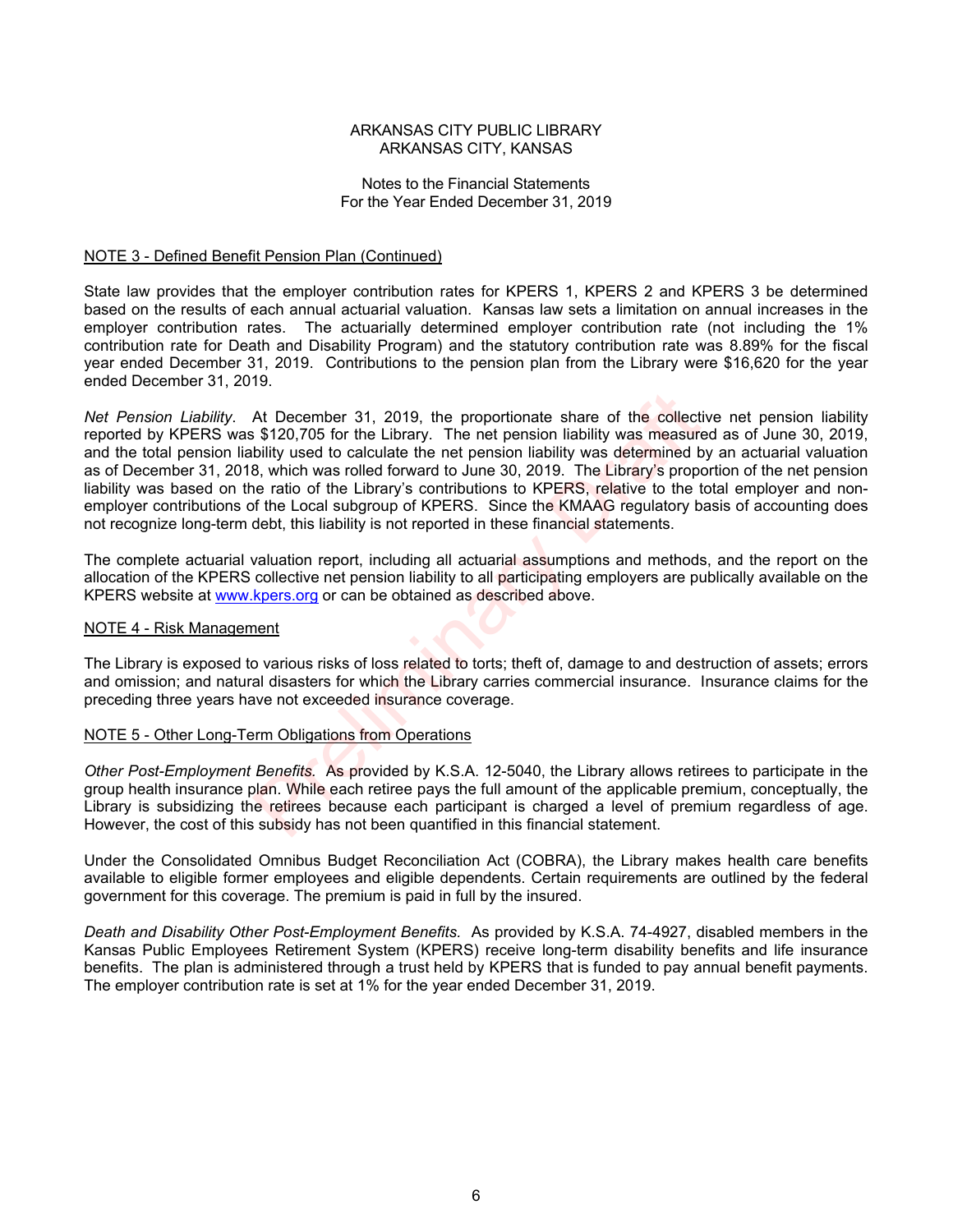## Notes to the Financial Statements For the Year Ended December 31, 2019

## NOTE 6 - Other Long-Term Obligations from Operations

*Compensated Absences.* Regular employees earn and accumulate vacation leave as follows:

| Years of        | Vacation             | Maximum  |
|-----------------|----------------------|----------|
| Continuous      | <b>Weeks Accrued</b> | Accrual  |
| Employment      | per Year             | in Weeks |
| Up to 12 Months | 2, prorated          | 2        |
| 1 - 7 Years     | 2                    |          |
| 8 - 15 Years    | 3                    | 6        |
| 16 - 20 Years   |                      | 8        |
| 20+ Years       | 5                    |          |

All employees separating from Library employment that have satisfactorily completed an appropriate 14-day notice period will received payment for all accrued and unused vacation and personal business leave.

Full time employees (36-40 hours per week) earn and accumulate sick leave at the rate of 4 hours per 2-week pay period. Part-time employees (25-35 hours per week) earn and accumulate sick leave at a rate of 2 hours per 2 week pay period. Sick leave may accumulate to a maximum of 160 hours for a full-time employee and 80 hours for part-time employees. Any unused sick leave at termination is forfeited by the employee.

The Library has estimated a liability for vacation pay which has been earned, but not taken of \$12,735. The Library has not estimated a liability for sick leave earned, but not taken as the amounts cannot be reasonably estimated.

#### NOTE 7 - Investments in Legacy Regional Community Foundation

Legacy Regional Community Foundation, a non-profit foundation, holds additional funds which have been donated in the Library's name but are not recognized in the regulatory basis financial statement. The Library has no control over the current investment decisions. The earnings can be requested to be distributed upon approval of the Foundation; the funds will be disbursed and can be used for the current needs of the Library. There are four separate funds with different restrictions totaling \$112,271. 1-7 Years 2<br>
1-7 Years 2<br>
8-15 Years 3<br>
16-20 Years 4<br>
20+ Years 5<br>
10<br>
16-20 Years 4<br>
20+ Years 5<br>
10<br>
20+ Years 5<br>
20+ Years 5<br>
20+ Years 5<br>
20+ Years 5<br>
20+ Years 5<br>
20+ Years 5<br>
20+ Years 6<br>
20+ Years 7<br>
20+ Years 7<br>
2

## NOTE 8 – Commitments and Contingencies

The Library has entered into an agreement with the South Central Kansas Library System to be a member of the South Central Kansas Automation Network (SCKAN) effective until November 30, 2020. SCKAN is an interlibrary loan and service sharing program.

#### NOTE 9 – Interfund Transfers

Operating transfers for the year ended December 31, 2019, were as follows:

|      |                                                     |        | Regulatory |
|------|-----------------------------------------------------|--------|------------|
| From | To                                                  | Amount | Authority  |
|      | General Capital Improvement \$48.013 K.S.A. 12-1258 |        |            |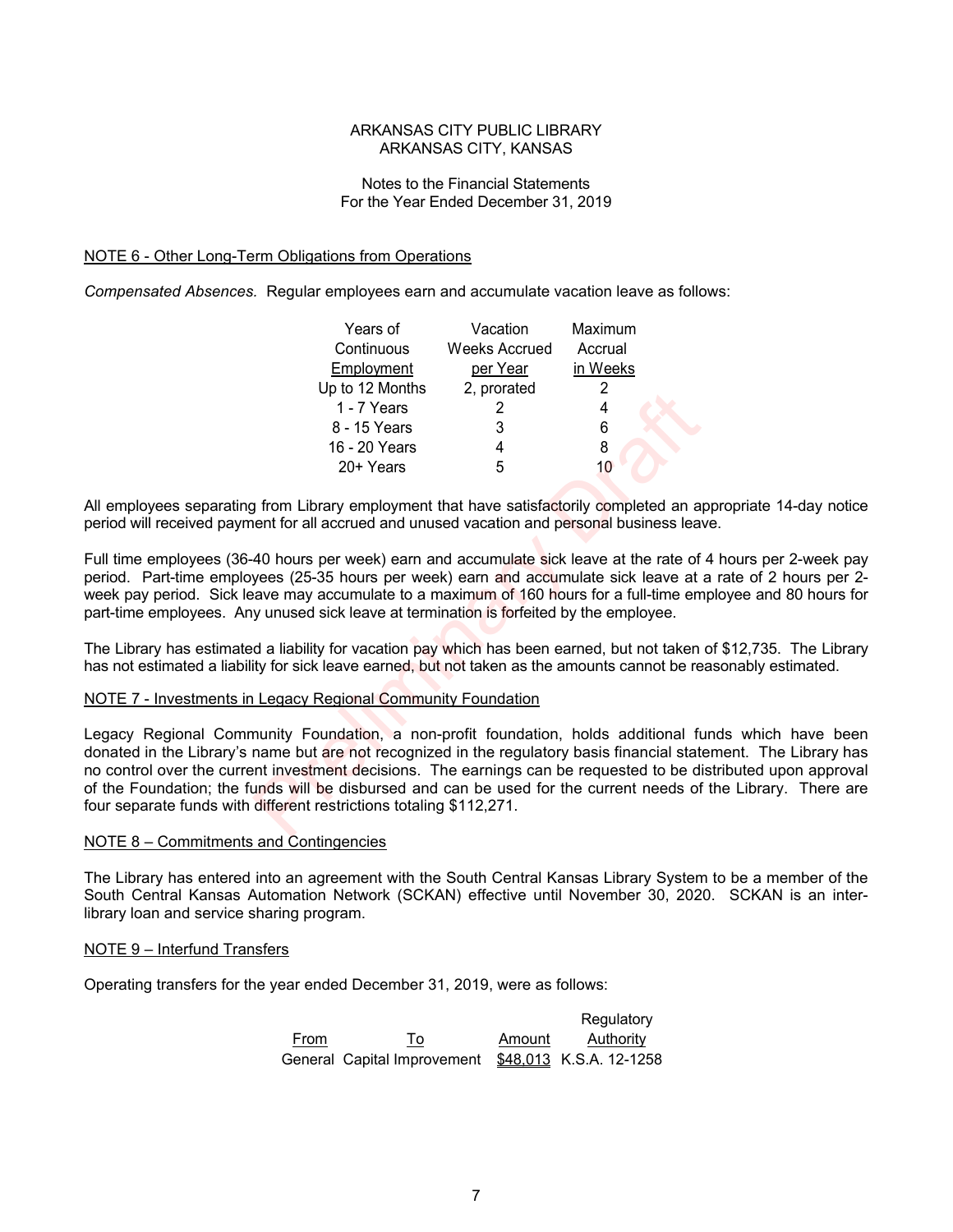Summary of Expenditures - Actual and Budget Regulatory Basis ARKANSAS CITY PUBLIC LIBRARY For the Year Ended December 31, 2019 ARKANSAS CITY, KANSAS

|              |               | Adjustment for        | Total             | Expenditures        | Variance            |
|--------------|---------------|-----------------------|-------------------|---------------------|---------------------|
|              | Certified     | Qualifving            | <b>Budget</b> for | Chargeable to       | Over                |
| Funds        | <b>Budget</b> | <b>Budget Credits</b> | Comparison        | <b>Current Year</b> | <b>IUnderl</b>      |
| General Fund | 409.750 \$    | - \$                  | 409.750 \$        |                     | 448,391 \$ [38,641] |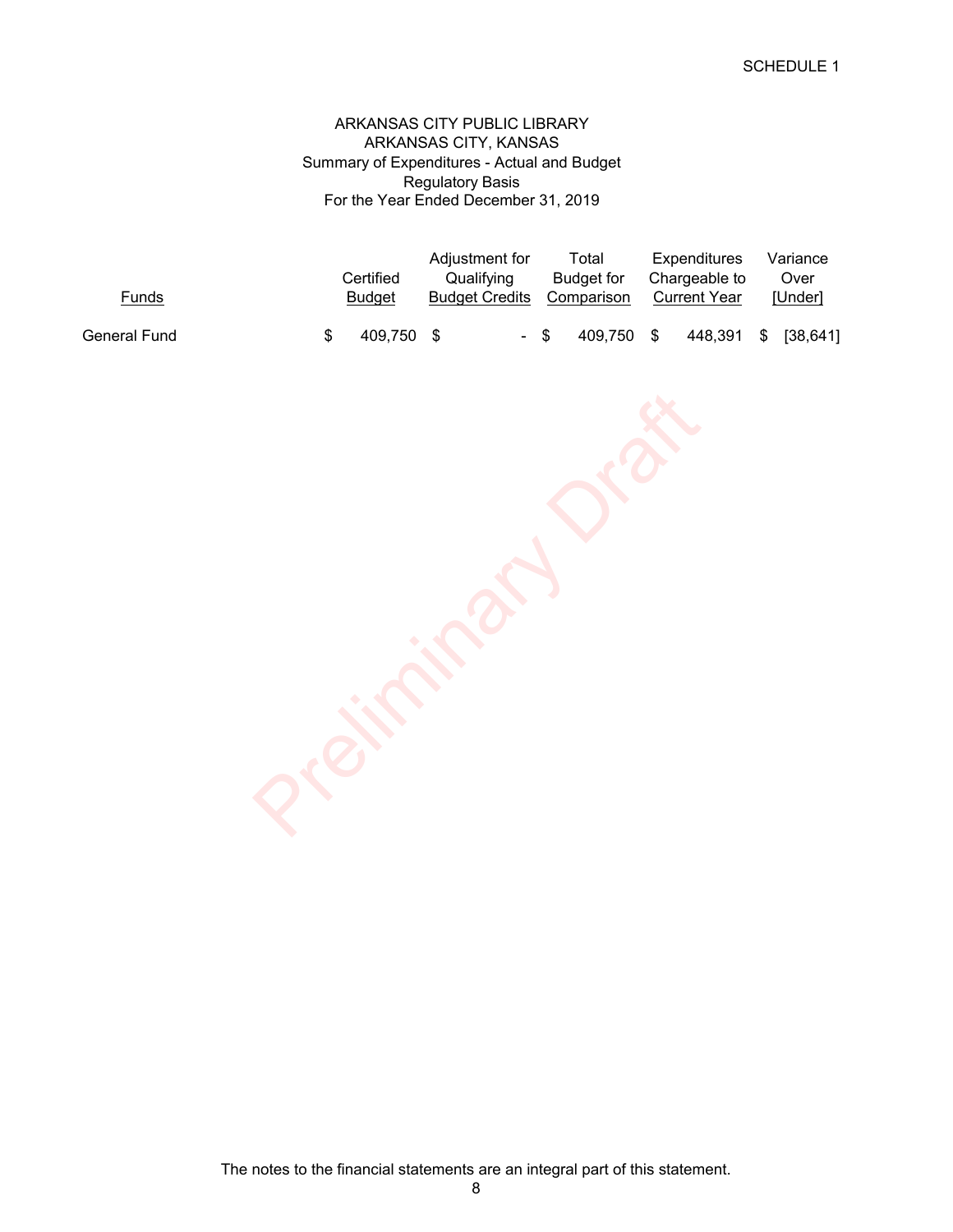# (With Comparative Actual Amounts for the Year Ended December 31, 2018) ARKANSAS CITY PUBLIC LIBRARY ARKANSAS CITY, KANSAS General Fund Schedule of Receipts and Expenditures - Actual and Budget For the Year Ended December 31, 2019 Regulatory Basis

|                                           |               | <b>Current Year</b> |           |    |               |    |           |
|-------------------------------------------|---------------|---------------------|-----------|----|---------------|----|-----------|
|                                           | Prior         |                     |           |    |               |    | Variance- |
|                                           | Year          |                     |           |    |               |    | Over      |
|                                           | Actual        |                     | Actual    |    | <b>Budget</b> |    | [Under]   |
| Receipts:                                 |               |                     |           |    |               |    |           |
| City of Arkansas City appropriation       | \$<br>347,293 | \$                  | 355,637   | \$ | 350,000       | \$ | 5,637     |
| South Central Kansas Library System       | 34,947        |                     | 35,874    |    | 35,000        |    | 874       |
| State aid                                 | 3,462         |                     | 3,379     |    | 3,500         |    | [121]     |
| Interest income                           | 446           |                     | 507       |    | 750           |    | [243]     |
| Fines and fees                            | 14,164        |                     | 17,514    |    | 14,000        |    | 3,514     |
| Donations                                 | 4,546         |                     | 4,853     |    | 6,000         |    | [1, 147]  |
| Miscellaneous                             | 242           |                     | 200       |    | 500           |    | $[300]$   |
| <b>Total Receipts</b>                     | 405,100       |                     | 417,964   | \$ | 409,750       | \$ | 8,214     |
|                                           |               |                     |           |    |               |    |           |
| Expenditures:                             |               |                     |           |    |               |    |           |
| <b>Personal Services</b>                  | 241,882       |                     | 247,993   | \$ | 249,500       | \$ | 1,507     |
| <b>Contractual Services</b>               | 84,525        |                     | 76,880    |    | 83,000        |    | 6,120     |
| Commodities                               | 47,979        |                     | 45,833    |    | 49,000        |    | 3,167     |
| <b>Capital Outlay</b>                     | 24,453        |                     | 28,841    |    | 27,500        |    | [1, 341]  |
| Miscellaneous                             | 467           |                     | 831       |    | 750           |    | [81]      |
| Transfers out to Capital Improvement Fund | 6,700         |                     | 48,013    |    |               |    | [48, 013] |
| <b>Total Expenditures</b>                 | 406,006       |                     | 448,391   | \$ | 409,750       |    | [38, 641] |
| Receipts Over [Under] Expenditures        | [906]         |                     | [30, 427] |    |               |    |           |
| Unencumbered Cash, Beginning              | 46,333        |                     | 45,427    |    |               |    |           |
| Unencumbered Cash, Ending                 | \$<br>45,427  | \$                  | 15,000    |    |               |    |           |

The notes to the financial statements are an integral part of this statement.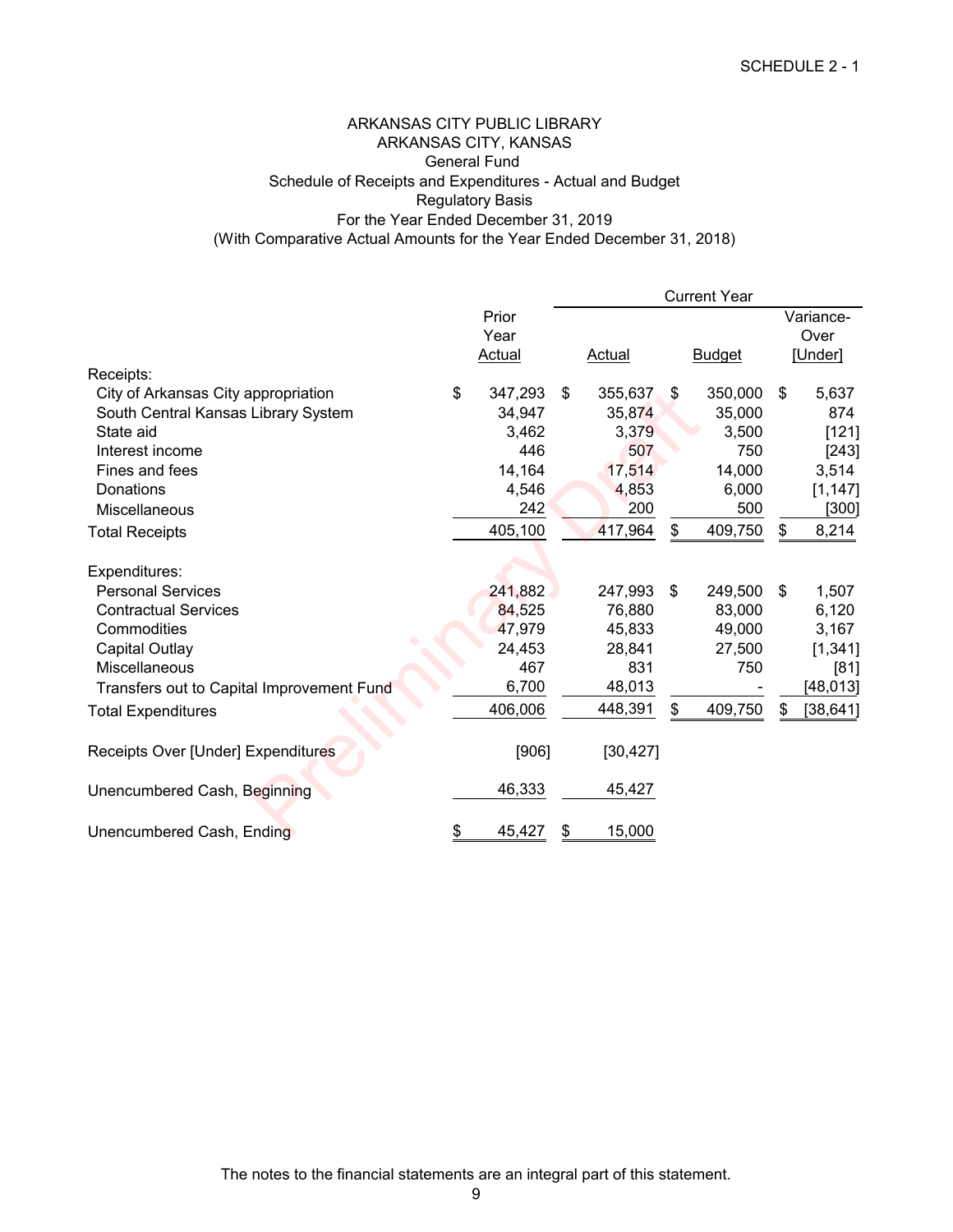# ARKANSAS CITY PUBLIC LIBRARY ARKANSAS CITY, KANSAS Capital Improvement Fund\* Schedule of Receipts and Expenditures - Actual Regulatory Basis For the Year Ended December 31, 2019 and 2018

|                                               | Prior<br>Year<br><b>Actual</b> | Current<br>Year<br><b>Actual</b> |
|-----------------------------------------------|--------------------------------|----------------------------------|
| Receipts:                                     |                                |                                  |
| Interest income                               | \$<br>960                      | \$<br>1,437                      |
| Transfer in from General Fund                 | 6,700                          | 48,013                           |
| <b>Total Receipts</b>                         | 7,660                          | 49,450                           |
|                                               |                                |                                  |
| Expenditures:                                 |                                |                                  |
| Capital outlay                                |                                |                                  |
| <b>Total Expenditures</b>                     |                                |                                  |
| Receipts Over [Under] Expenditures            | 7,660                          | 49,450                           |
| Unencumbered Cash, Beginning                  | 211,740                        | 219,400                          |
| Unencumbered Cash, Ending                     | \$<br>219,400                  | \$<br>268,850                    |
|                                               |                                |                                  |
| * - This fund is not required to be budgeted. |                                |                                  |
|                                               |                                |                                  |
|                                               |                                |                                  |